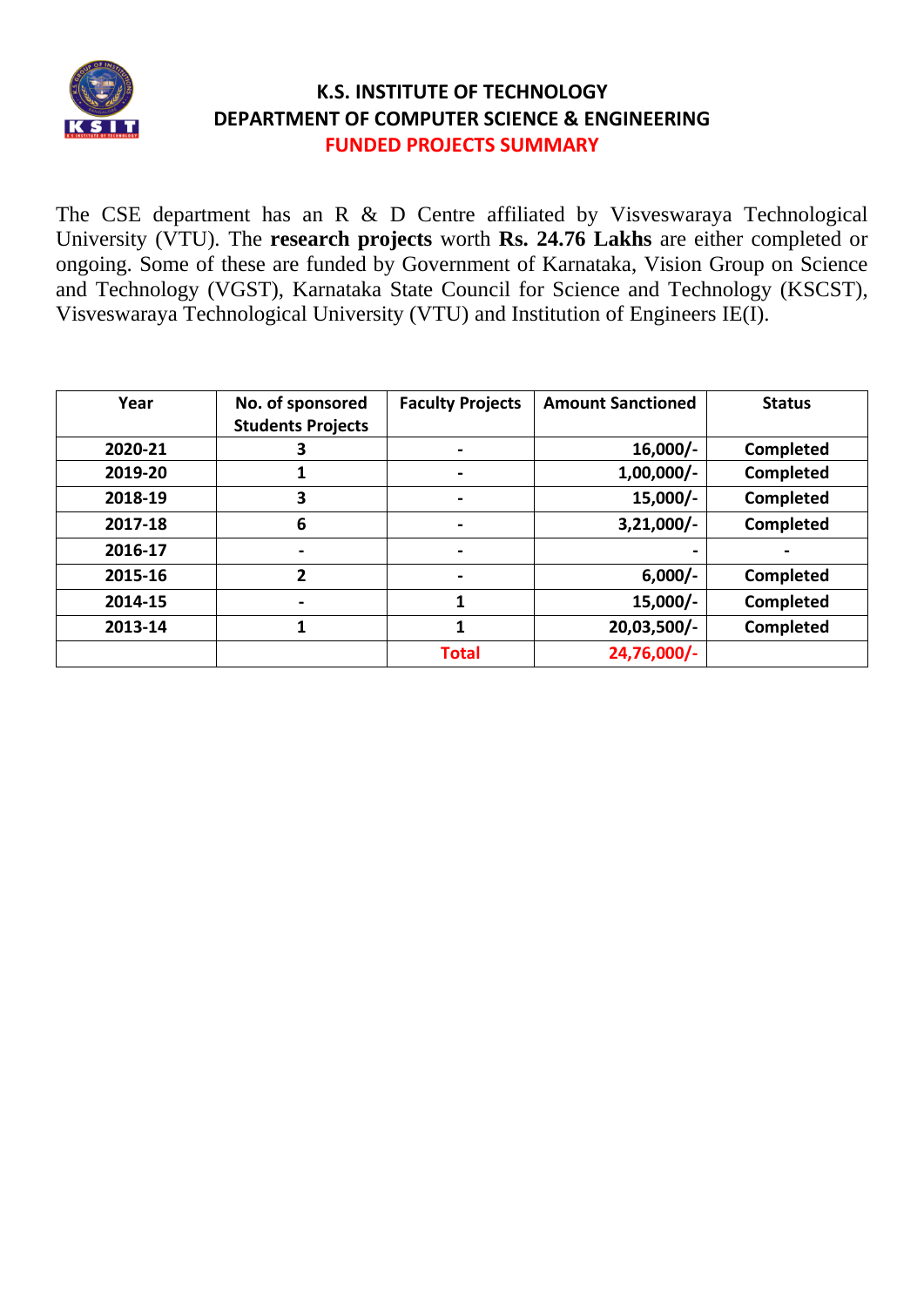

# **(2020-21)**

| SI.              | Date          | <b>Funding</b>                                                                                                | <b>Title of</b>                                        | Name of the               | Name of the                                                                  | <b>Duration</b> | <b>Amoun</b>   | <b>Status</b> |
|------------------|---------------|---------------------------------------------------------------------------------------------------------------|--------------------------------------------------------|---------------------------|------------------------------------------------------------------------------|-----------------|----------------|---------------|
| N                |               | agency/Sche                                                                                                   | project                                                | coordinator/              | <b>Students</b>                                                              |                 | t              |               |
| 0.               |               | me                                                                                                            |                                                        | Guide/PI &<br>$Co-PI$     |                                                                              |                 | sanctio<br>ned |               |
|                  |               |                                                                                                               |                                                        |                           | https://drive.google.com/drive/u/5/folders/1xKOFH0P AI67heiSd5enUxa4moMgJka- |                 |                |               |
|                  |               |                                                                                                               |                                                        |                           |                                                                              |                 |                |               |
| $\mathbf{1}$     | April<br>2021 | <b>KSCST SPP-</b><br>44 Series                                                                                | Reading<br>physical book<br>for visually<br>impaired   | Dr. Ram P<br>Rustagi      | Amogha Manjunatha<br>K<br>Sakshi Kumari<br>Srikala K M                       | 6 Months        | $6000/-$       | Completed     |
|                  |               |                                                                                                               | person through<br>voice over<br>navigation<br>system   |                           | Swati Pai                                                                    |                 |                |               |
| $\boldsymbol{2}$ | Sep<br>2021   | <b>VTU</b><br>Financial<br>Assistance<br>for<br>Innovative<br>Projects<br>of Final Year<br><b>UG</b> Students | Be My Book -<br>You hear what<br>you choose to<br>read | Dr. Ram P<br>Rustagi      | Amogha<br>Manjunatha K<br>Sakshi Kumari<br>Srikala K M<br>Swati Pai          | 6 Months        | $5000/-$       | Completed     |
| 3                | Sep<br>2021   | <b>VTU</b><br>Financial<br>Assistance<br>for<br>Innovative<br>Projects<br>of Final Year<br><b>UG Students</b> | Voice Based<br>E-Prescription                          | Dr. Rekha B<br>Venkatapur | Krithika Jagannath<br>Abhishek Gowda<br>MV<br>Meghana G<br>Ashish Amar       | 6 Months        | $5000/-$       | Completed     |
|                  |               |                                                                                                               |                                                        |                           |                                                                              | <b>Total</b>    | $16,000/$ -    |               |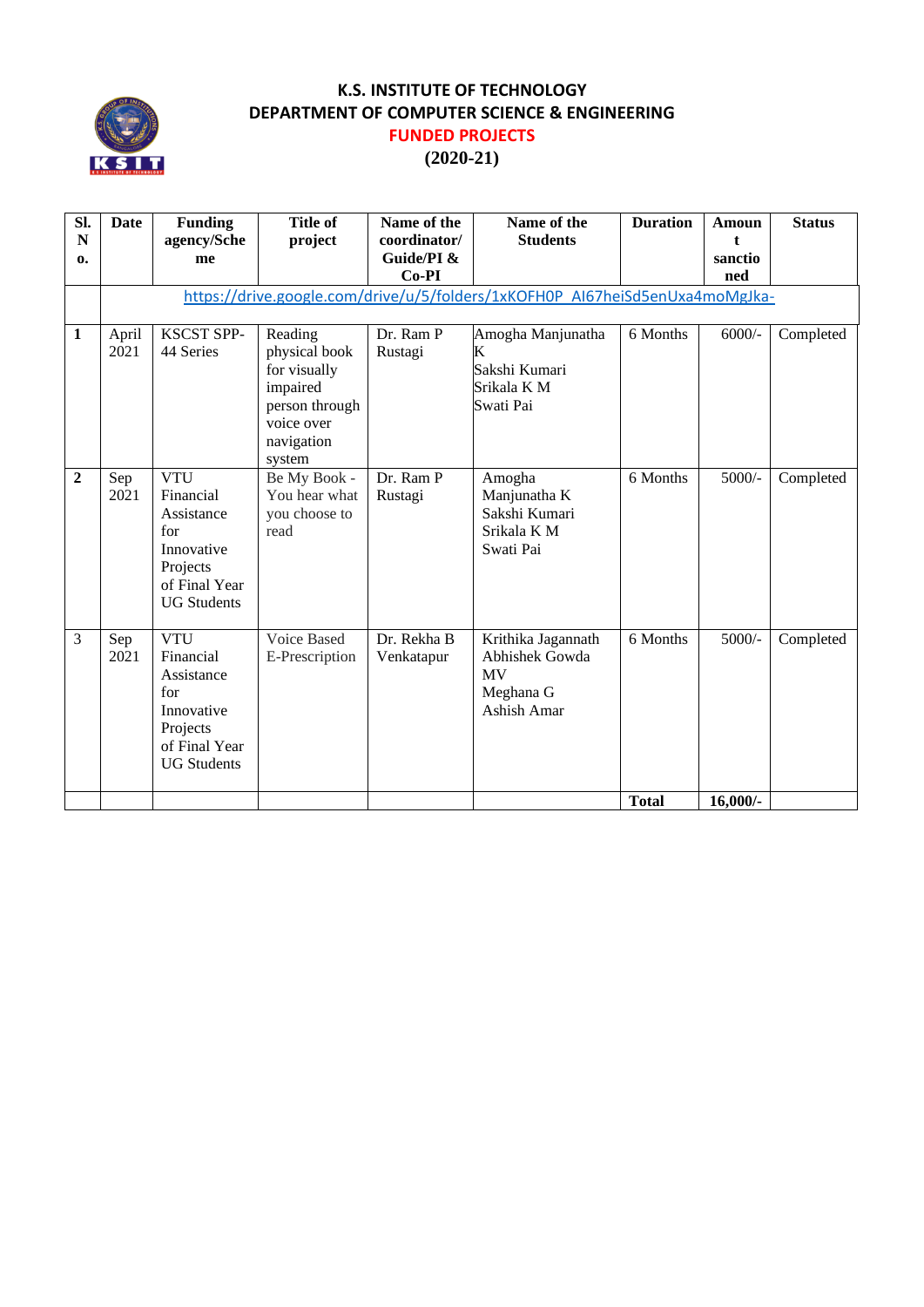

| SI.<br>No. | Date                                                                         | <b>Funding</b><br>agency/Scheme           | Title of<br>project                               | Name of the<br>coordinator/Guide/PI<br>& Co-PI | Name of the<br><b>Students</b>                             | <b>Duration</b> | Amount<br>sanctioned | <b>Status</b> |
|------------|------------------------------------------------------------------------------|-------------------------------------------|---------------------------------------------------|------------------------------------------------|------------------------------------------------------------|-----------------|----------------------|---------------|
|            | https://drive.google.com/drive/u/5/folders/10tSUB9pKcn3SpqdCeD3OlClqZdGzqwFz |                                           |                                                   |                                                |                                                            |                 |                      |               |
|            | 13-<br>$8-$<br>2019                                                          | EngiNX is Tata<br>Consultancy<br>Services | Warehouse<br>Automation<br>Using<br><b>Drones</b> | Mr. Aditya Pai H                               | Mr. Ketan K<br>Anand T R<br>Akhila N<br>Appanna Gowda<br>D | 1 Months        | $1.00.000/-$         | Completed     |
|            |                                                                              |                                           |                                                   |                                                |                                                            | <b>Total</b>    | $1,00,000/-$         |               |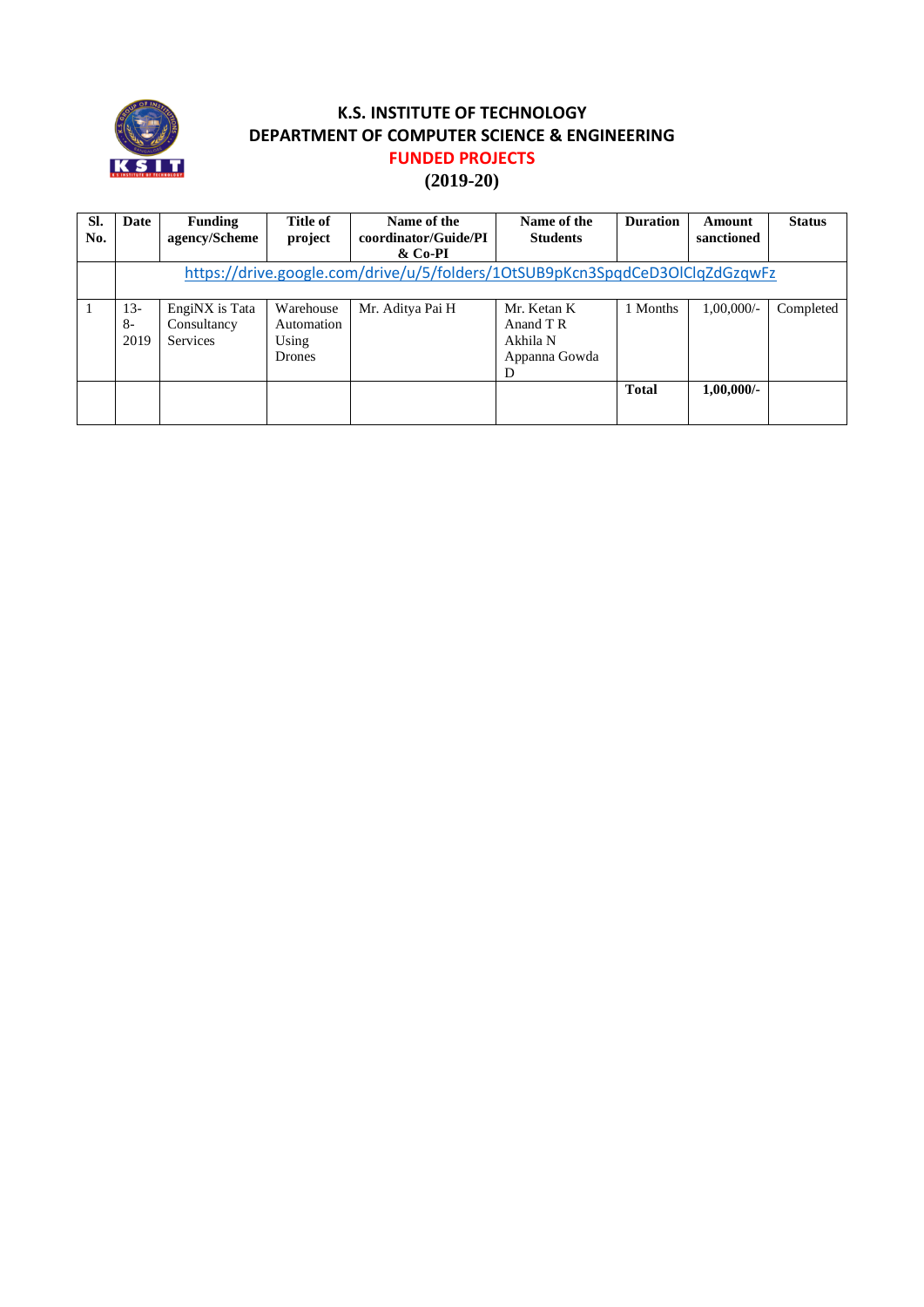

### **(2018-19)**

| SI.<br>No. | <b>Date</b>   | <b>Funding</b><br>agency/Sche                                                                              | <b>Title of</b><br>project                             | Name of the<br>coordinator/Guide    | Name of the<br><b>Students</b>                                               | <b>Duratio</b><br>$\mathbf n$ | Amount<br>sanctioned | <b>Status</b> |
|------------|---------------|------------------------------------------------------------------------------------------------------------|--------------------------------------------------------|-------------------------------------|------------------------------------------------------------------------------|-------------------------------|----------------------|---------------|
|            |               | me                                                                                                         |                                                        | /PI & Co-PI                         |                                                                              |                               |                      |               |
|            |               |                                                                                                            |                                                        |                                     | https://drive.google.com/drive/u/5/folders/1Rims4mJtRl0bPjn0twe2sJxl6E3aff8k |                               |                      |               |
| 1          | March<br>2019 | <b>VTU</b> Free<br>Open Source<br>Software<br>(FOSS)                                                       | Exoskeleto<br>n Arm for<br>the<br>differently<br>abled | Mr. Roopesh Kumar<br>B <sub>N</sub> | Darshan S K<br>Chidananda J<br>Sindhu G M                                    | 6<br>Months                   | $5000/-$             | Completed     |
| 2          | May<br>2019   | <b>VTU</b><br>Financial<br>Assistance for<br>Innovative<br>Projects<br>of Final Year<br><b>UG Students</b> | Women<br>security<br>system                            | Mrs., Swathi K                      | Siddarth Meharwade<br>Sirish M<br>Shivshankar shah<br>Suraj kumar            | 6<br>Months                   | $5000/-$             | Completed     |
| 3          | May<br>2019   | <b>VTU</b><br>Financial<br>Assistance for<br>Innovative<br>Projects<br>of Final Year<br><b>UG Students</b> | Advanced<br>footstep<br>power<br>generation            | Mr. K VenkataRao                    | Shilpa R<br>Shirisha D<br>Bhargavi G K<br>Thimmesh M                         | 6<br>Months                   | $5000/-$             | Completed     |
|            |               |                                                                                                            |                                                        |                                     |                                                                              | <b>Total</b>                  | $15,000/$ -          |               |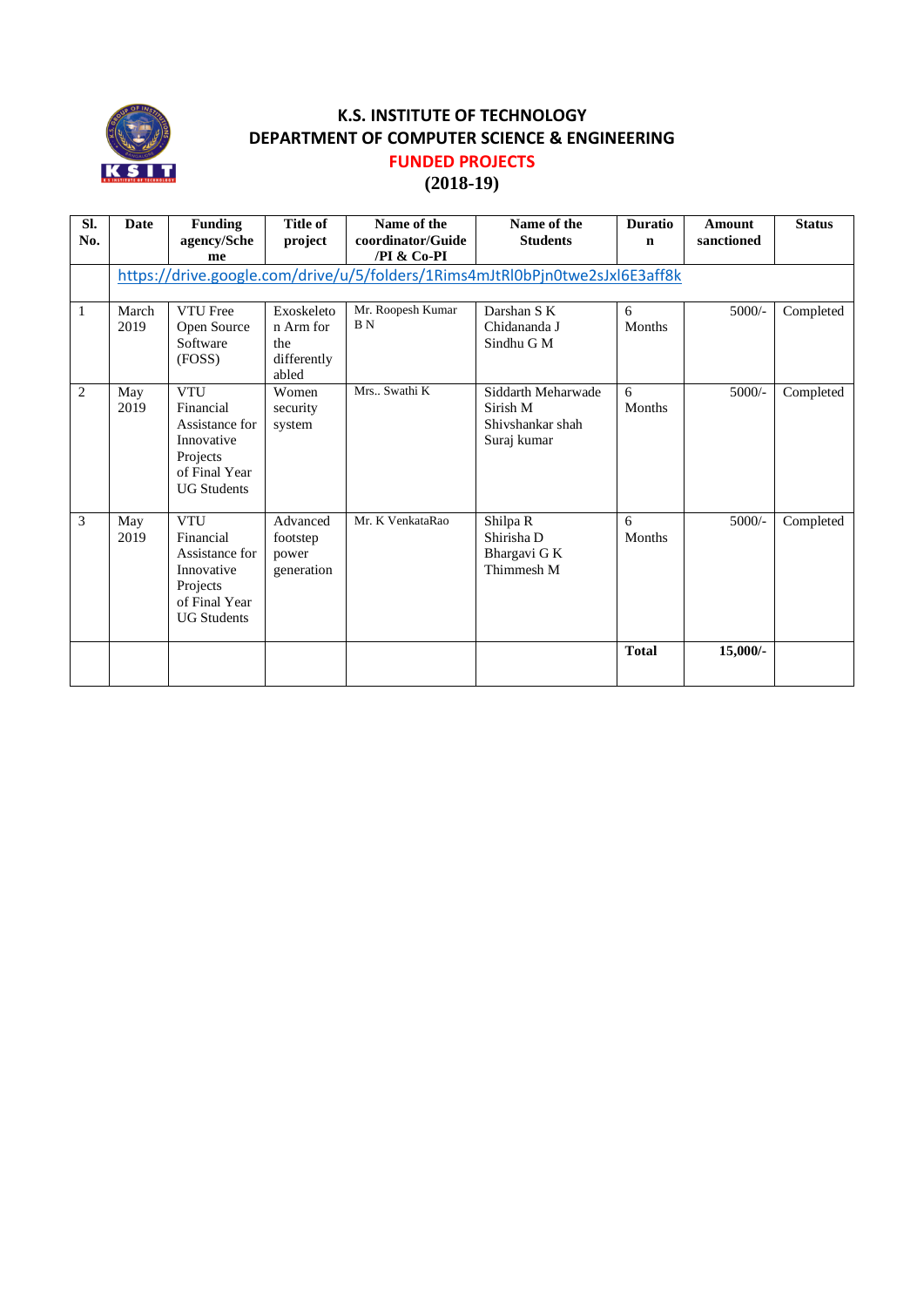

#### **(2017-18)**

| Sl.<br>N <sub>0</sub> | Date                                                                         | <b>Funding</b><br>agency/Schem<br>e                                                              | <b>Title of</b><br>project                                                                                                | Name of the<br>coordinator/Guide/<br>PI & Co-PI | Name of the<br><b>Students</b>                                                            | <b>Duration</b> | <b>Amount</b><br>sanctioned | <b>Statu</b><br>$\mathbf{s}$ |
|-----------------------|------------------------------------------------------------------------------|--------------------------------------------------------------------------------------------------|---------------------------------------------------------------------------------------------------------------------------|-------------------------------------------------|-------------------------------------------------------------------------------------------|-----------------|-----------------------------|------------------------------|
|                       | https://drive.google.com/drive/u/5/folders/1fCkQnwRtVwRQxL IMW2pY d-AQqHVLRZ |                                                                                                  |                                                                                                                           |                                                 |                                                                                           |                 |                             |                              |
| 1                     | Mar<br>2018                                                                  | AICTE, MHR<br>D, Hackathon                                                                       | Barcode for<br>dual purpose                                                                                               | Mr. Kumar. K<br>Mr.Pradeep Kumar.G.H            | Abhigna A<br>Adithya Kumar N S<br>Darshan S K<br>Shravan Bhat<br>Sriraksha<br>Siddhanth M | 6 Months        | $3,00,000/$ -               | Comp<br>leted                |
| $\mathbf{2}$          | Mar<br>2018                                                                  | <b>KSCST SPP-</b><br>41 Series                                                                   | Inzone drug<br>remedy                                                                                                     | Mr.Pradeep Kumar.G.H                            | Varija Madhuranath<br>and Team                                                            | 6 Months        | $3,500/-$                   | Comp<br>leted                |
| 3                     | Mar<br>2018                                                                  | <b>KSCST SPP-</b><br>41 Series                                                                   | The NPS<br><b>APP</b>                                                                                                     | Mrs. Swathi.K                                   | Apoorva R<br>Chaitra R<br>Mamatha P M<br>Manasa M                                         | 6 Months        | $6,000/-$                   | Comp<br>leted                |
| 4                     | Mar<br>2018                                                                  | <b>KSCST SPP-</b><br>41 Series                                                                   | Classification<br>Approach of<br>Prediction<br>Model for<br>type 2<br><b>Diabetes</b><br>mellitus of<br>Indian<br>Women's | Mr. Pradeep.K.R                                 | Ankita D S<br>Bhavana N<br>Deepika D V<br>Meghana S chadaga                               | 6 Months        | $3,500/-$                   | Comp<br>leted                |
| 5                     | Mar<br>2018                                                                  | <b>KSCST SPP-</b><br>41 Series                                                                   | Raithara<br>Bandu                                                                                                         | Dr. Rekha B<br>Venkatapur                       | Priyanka R<br>Preksha V<br>Raksha D<br>Ranjana N S                                        | 6 Months        | $3,000/-$                   | Comp<br>leted                |
| 6                     | July<br>2018                                                                 | VTU Financial<br>Assistance for<br>Innovative<br>Projects<br>of Final Year<br><b>UG Students</b> | Reshmeya<br>Siri                                                                                                          | Dr. Rekha B<br>Venkatapur                       | Priyanka R<br>Preksha V<br>Raksha D<br>Ranjana N S                                        | 6 Months        | $5,000/-$                   | Comp<br>leted                |
|                       |                                                                              |                                                                                                  |                                                                                                                           |                                                 |                                                                                           | <b>Total</b>    | 3,21,0000/-                 |                              |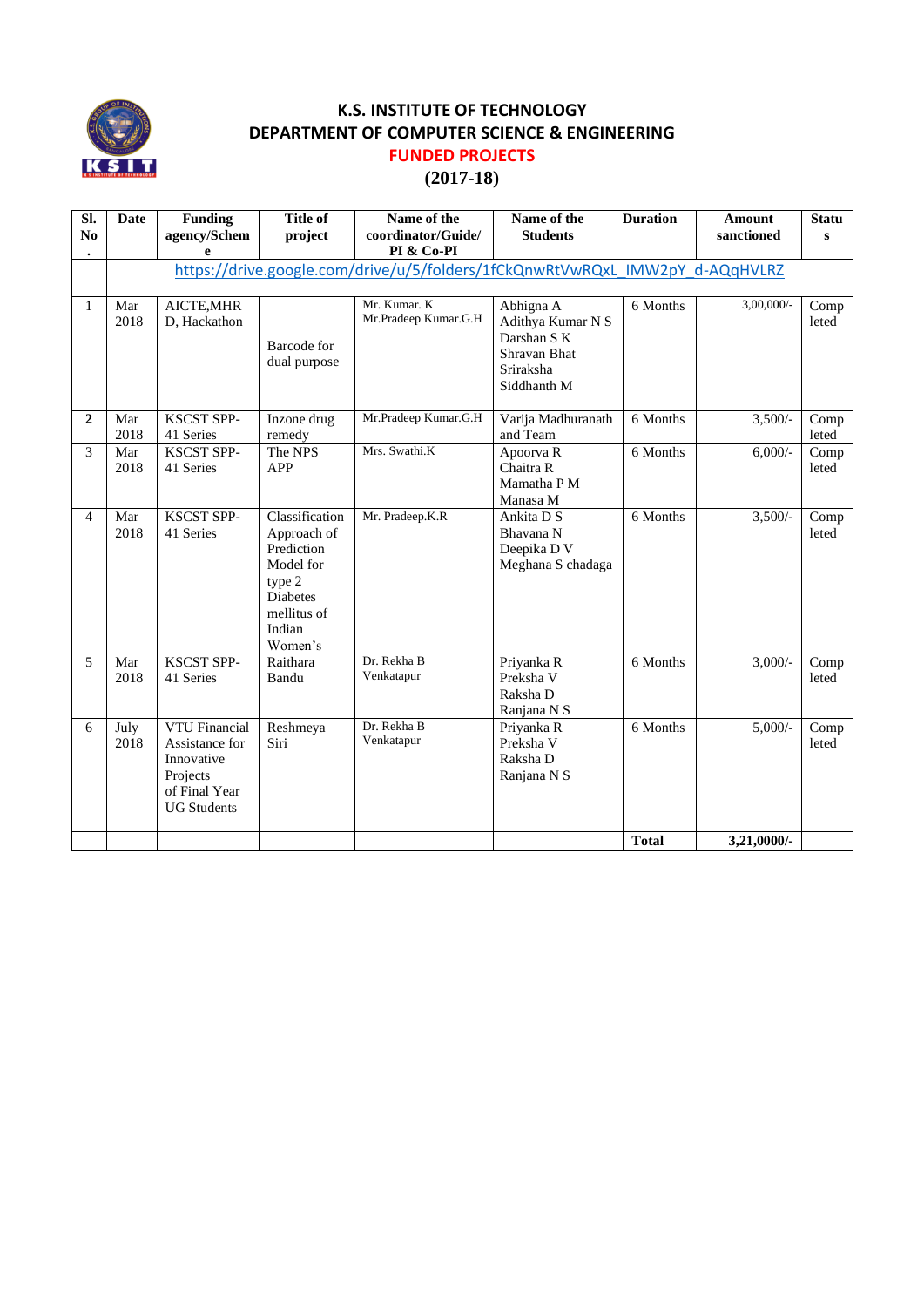

# **(2015-16)**

| SI.<br>No. | Date          | <b>Funding</b><br>agency/Scheme      | Title of<br>project                                                            | Name of the<br>coordinator/Guide/PI                                          | Name of the<br><b>Students</b>                                    | <b>Duration</b> | Amount<br>sanctioned | <b>Status</b> |
|------------|---------------|--------------------------------------|--------------------------------------------------------------------------------|------------------------------------------------------------------------------|-------------------------------------------------------------------|-----------------|----------------------|---------------|
|            |               |                                      |                                                                                | & Co-PI                                                                      |                                                                   |                 |                      |               |
|            |               |                                      |                                                                                | https://drive.google.com/drive/u/5/folders/1YqBMrC0WbK6laQcUTFVX4qjdOz1R3N9E |                                                                   |                 |                      |               |
|            | March<br>2016 | <b>KSCST SPP-39</b><br><b>Series</b> | Video<br>Stitching<br>and Object<br>tracking                                   | Dr. Rekha B Venkatapur                                                       | Akshay Kumar<br>Ashwin<br>bharadwaj K S<br>Nidhi S<br>Vasudev S V | 6 Months        | $3.000/-$            | Completed     |
| 2          | March<br>2016 | <b>KSCST SPP-39</b><br><b>Series</b> | Predictive<br>Analysis of<br>diabetes<br>using<br>classification<br>Techniques | Mr. Pradeep K R                                                              | Ruhma Hissan<br>Srilata N<br>Prema T S<br>Tejaswini<br>Nayak M    | 6 Months        | $3.000/-$            | Completed     |
|            |               |                                      |                                                                                |                                                                              |                                                                   | <b>Total</b>    | $6,000/-$            |               |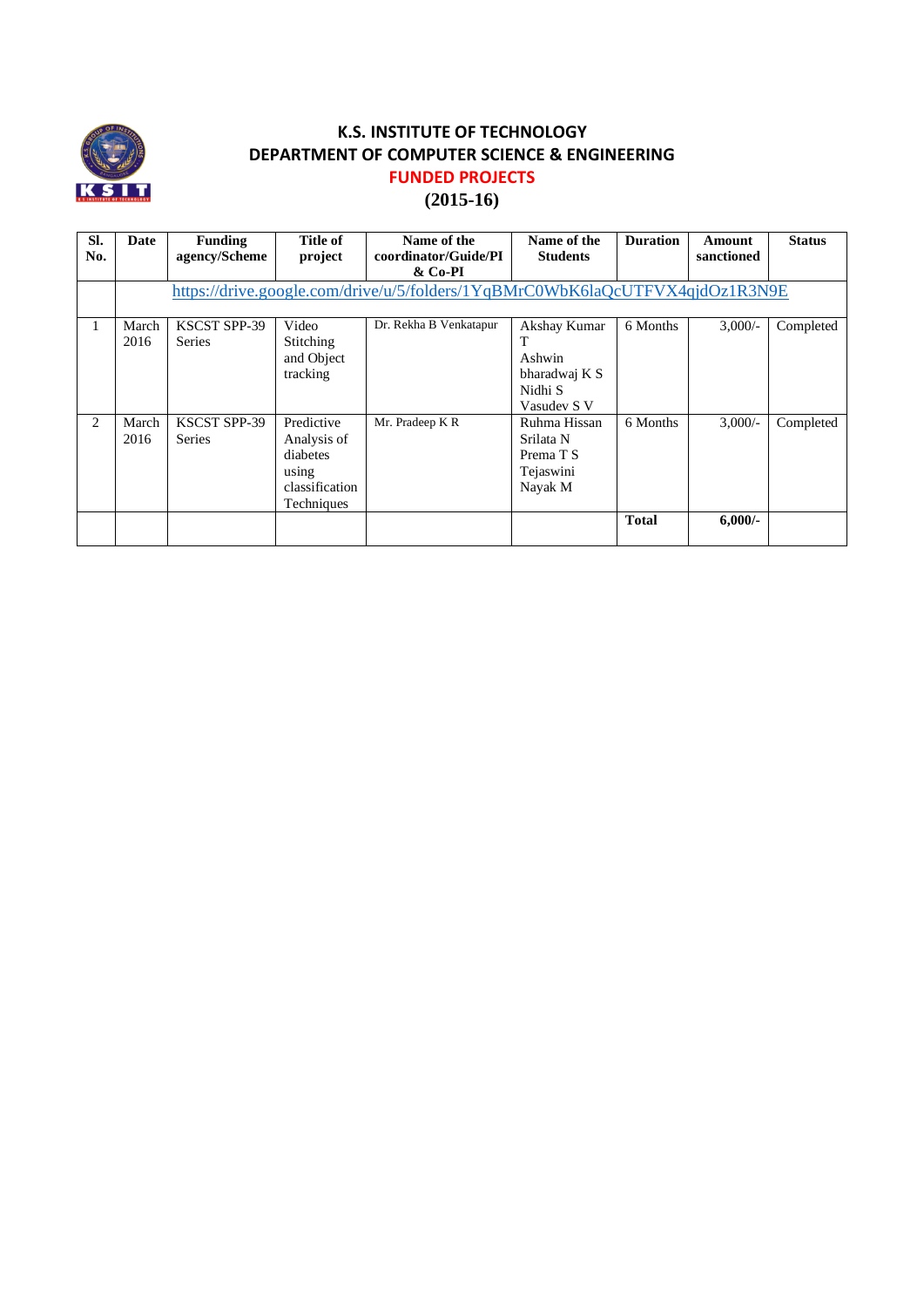

## **(2014-15)**

| SI.<br>No. | Date         | <b>Funding</b><br>agency/Scheme | Title of<br>project                                                                                 | Name of the<br>coordinator/Guide/PI<br>& Co-PI                               | Name of<br>the<br><b>Students</b> | <b>Duration</b> | Amount<br>sanctioned | <b>Status</b> |
|------------|--------------|---------------------------------|-----------------------------------------------------------------------------------------------------|------------------------------------------------------------------------------|-----------------------------------|-----------------|----------------------|---------------|
|            |              |                                 |                                                                                                     | https://drive.google.com/drive/u/5/folders/1iXi3nw-nUu4LatfjVaMGr7-4LcbOnee- |                                   |                 |                      |               |
|            | June<br>2015 | IE $(I)$ -R &D<br>Grant in aid  | Secure and<br>precise data<br>in a cloud for<br>rural health<br>care<br>monitoring<br>with mobility | Dr. N C Naveen.                                                              | <b>NA</b>                         | 6 Months        | $15,000/-$           | Completed     |
|            |              |                                 |                                                                                                     |                                                                              |                                   | <b>Total</b>    | $15,000/-$           |               |